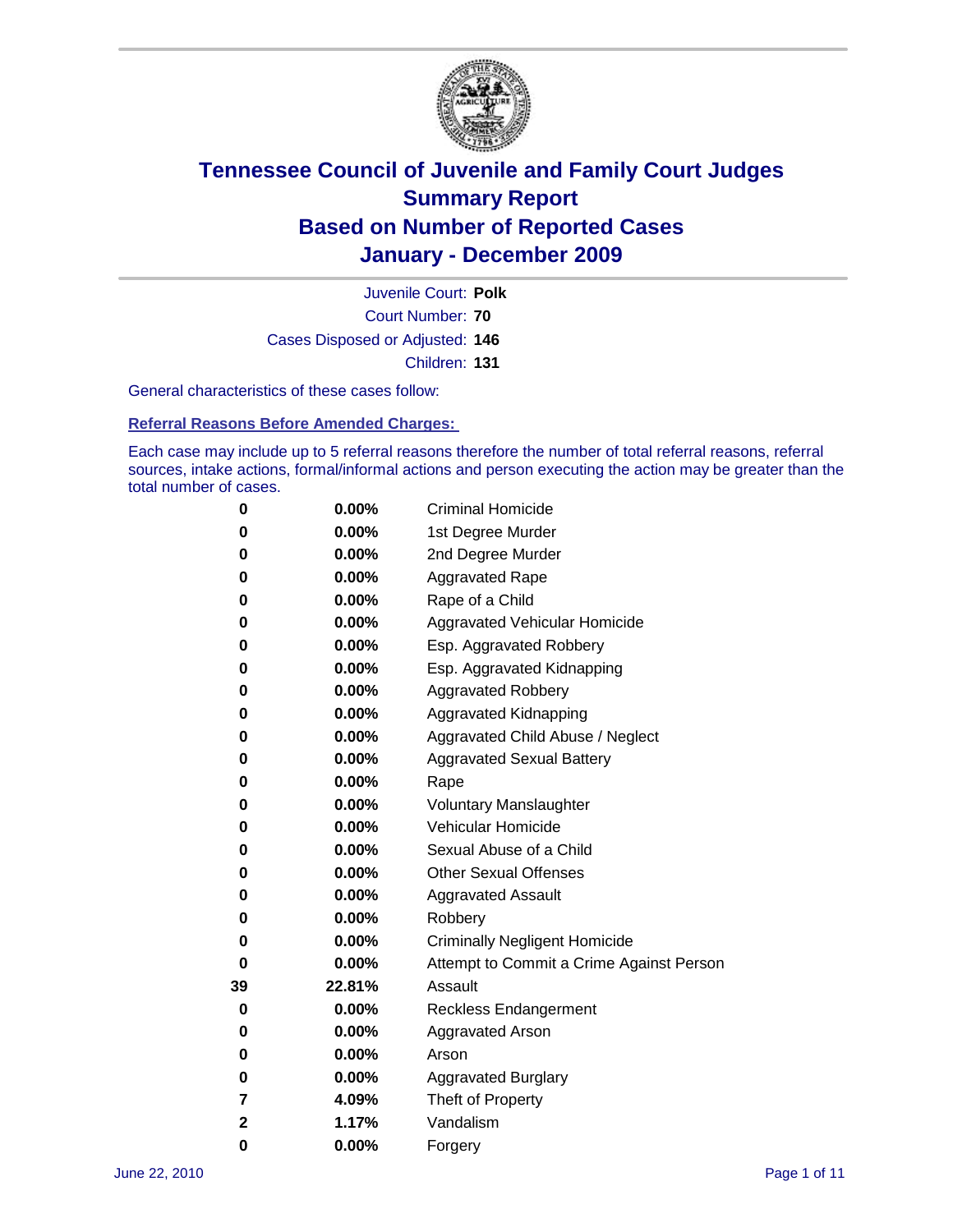

Court Number: **70** Juvenile Court: **Polk** Cases Disposed or Adjusted: **146** Children: **131**

#### **Referral Reasons Before Amended Charges:**

Each case may include up to 5 referral reasons therefore the number of total referral reasons, referral sources, intake actions, formal/informal actions and person executing the action may be greater than the total number of cases.

| 0            | 0.00% | <b>Worthless Checks</b>                                     |  |  |
|--------------|-------|-------------------------------------------------------------|--|--|
| 0            | 0.00% | Illegal Possession / Fraudulent Use of Credit / Debit Cards |  |  |
| 0            | 0.00% | <b>Burglary</b>                                             |  |  |
| 1            | 0.58% | Unauthorized Use of a Vehicle                               |  |  |
| 0            | 0.00% | <b>Cruelty to Animals</b>                                   |  |  |
| $\mathbf{2}$ | 1.17% | Sale of Controlled Substances                               |  |  |
| 14           | 8.19% | <b>Other Drug Offenses</b>                                  |  |  |
| 3            | 1.75% | Possession of Controlled Substances                         |  |  |
| 0            | 0.00% | <b>Criminal Attempt</b>                                     |  |  |
| 0            | 0.00% | Carrying Weapons on School Property                         |  |  |
| 1            | 0.58% | Unlawful Carrying / Possession of a Weapon                  |  |  |
| 0            | 0.00% | <b>Evading Arrest</b>                                       |  |  |
| 0            | 0.00% | Escape                                                      |  |  |
| 0            | 0.00% | Driving Under Influence (DUI)                               |  |  |
| 5            | 2.92% | Possession / Consumption of Alcohol                         |  |  |
| 1            | 0.58% | Resisting Stop, Frisk, Halt, Arrest or Search               |  |  |
| 0            | 0.00% | <b>Aggravated Criminal Trespass</b>                         |  |  |
| 4            | 2.34% | Harassment                                                  |  |  |
| 0            | 0.00% | Failure to Appear                                           |  |  |
| 0            | 0.00% | Filing a False Police Report                                |  |  |
| 0            | 0.00% | Criminal Impersonation                                      |  |  |
| 2            | 1.17% | <b>Disorderly Conduct</b>                                   |  |  |
| 2            | 1.17% | <b>Criminal Trespass</b>                                    |  |  |
| 0            | 0.00% | <b>Public Intoxication</b>                                  |  |  |
| 0            | 0.00% | Gambling                                                    |  |  |
| 5            | 2.92% | <b>Traffic</b>                                              |  |  |
| 0            | 0.00% | <b>Local Ordinances</b>                                     |  |  |
| 0            | 0.00% | Violation of Wildlife Regulations                           |  |  |
| 0            | 0.00% | Contempt of Court                                           |  |  |
| $\mathbf{2}$ | 1.17% | Violation of Probation                                      |  |  |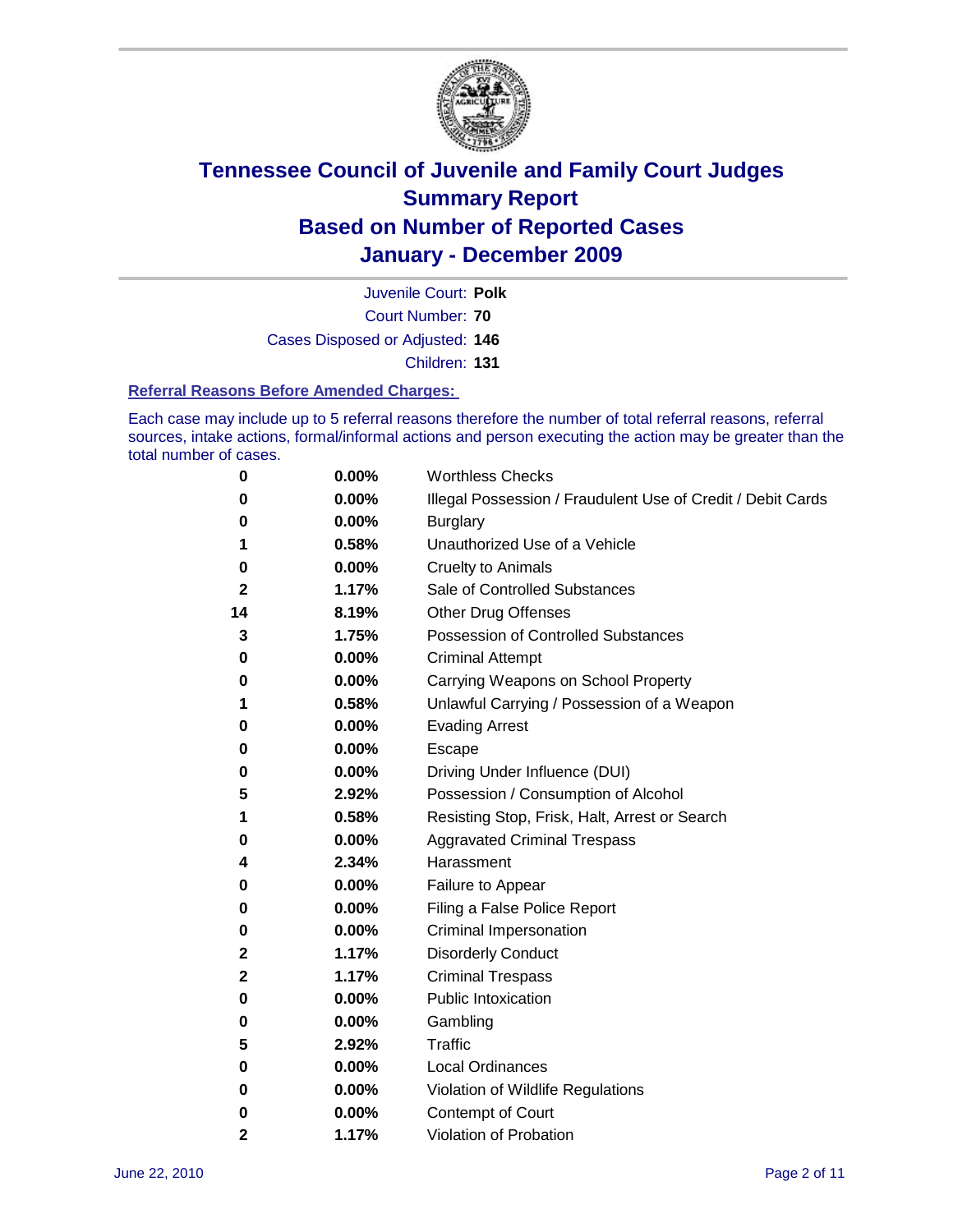

Court Number: **70** Juvenile Court: **Polk** Cases Disposed or Adjusted: **146** Children: **131**

#### **Referral Reasons Before Amended Charges:**

Each case may include up to 5 referral reasons therefore the number of total referral reasons, referral sources, intake actions, formal/informal actions and person executing the action may be greater than the total number of cases.

| 171                | 100.00%         | <b>Total Referrals</b>                 |
|--------------------|-----------------|----------------------------------------|
| 3                  | 1.75%           | Other                                  |
| 0                  | 0.00%           | <b>Consent to Marry</b>                |
| 0                  | 0.00%           | <b>Request for Medical Treatment</b>   |
| 0                  | 0.00%           | <b>Child Support</b>                   |
| 0                  | 0.00%           | Paternity / Legitimation               |
| 0                  | 0.00%           | Visitation                             |
| 0                  | 0.00%           | Custody                                |
| 0                  | 0.00%           | <b>Foster Care Review</b>              |
| 0                  | $0.00\%$        | <b>Administrative Review</b>           |
| 0                  | $0.00\%$        | <b>Judicial Review</b>                 |
| 0                  | 0.00%           | Violation of Informal Adjustment       |
| 0                  | 0.00%           | <b>Violation of Pretrial Diversion</b> |
| $\bf{0}$           | 0.00%           | <b>Termination of Parental Rights</b>  |
| 0                  | 0.00%           | Dependency / Neglect                   |
| $\bf{0}$           | 0.00%           | <b>Physically Abused Child</b>         |
| 0                  | 0.00%           | Sexually Abused Child                  |
| 5                  | 2.92%           | Violation of Curfew                    |
| $\mathbf{2}$       | 1.17%           | Violation of a Valid Court Order       |
| 11                 | 6.43%           | Possession of Tobacco Products         |
| $\mathbf 0$        | 0.00%           | Out-of-State Runaway                   |
| 35<br>$\mathbf{2}$ | 20.47%<br>1.17% | Truancy<br>In-State Runaway            |
| 22                 | 12.87%          | <b>Unruly Behavior</b>                 |
|                    |                 |                                        |
| 1                  | 0.58%           | <b>Violation of Aftercare</b>          |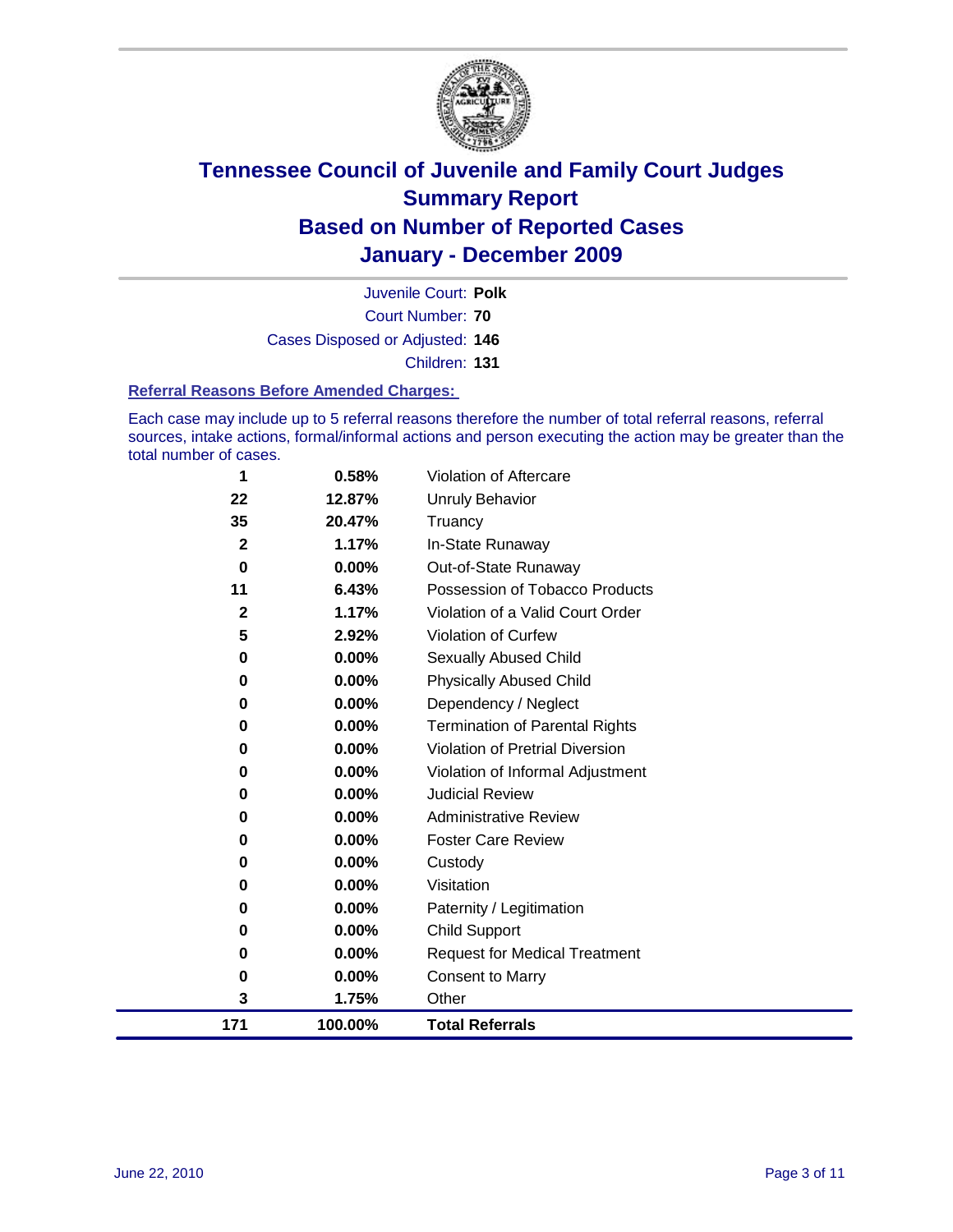

|                            | Juvenile Court: Polk            |                                   |  |  |
|----------------------------|---------------------------------|-----------------------------------|--|--|
|                            | <b>Court Number: 70</b>         |                                   |  |  |
|                            | Cases Disposed or Adjusted: 146 |                                   |  |  |
|                            | Children: 131                   |                                   |  |  |
| <b>Referral Sources: 1</b> |                                 |                                   |  |  |
| 81                         | 47.37%                          | Law Enforcement                   |  |  |
| $\mathbf{2}$               | 1.17%                           | Parents                           |  |  |
| 0                          | 0.00%                           | <b>Relatives</b>                  |  |  |
| 0                          | 0.00%                           | Self                              |  |  |
| 83                         | 48.54%                          | School                            |  |  |
| 0                          | 0.00%                           | <b>CSA</b>                        |  |  |
| $\mathbf{2}$               | 1.17%                           | <b>DCS</b>                        |  |  |
| 1                          | 0.58%                           | <b>Other State Department</b>     |  |  |
| 0                          | 0.00%                           | <b>District Attorney's Office</b> |  |  |
| 1                          | 0.58%                           | <b>Court Staff</b>                |  |  |
| 0                          | 0.00%                           | Social Agency                     |  |  |
| 0                          | 0.00%                           | <b>Other Court</b>                |  |  |
| 1                          | 0.58%                           | Victim                            |  |  |
| 0                          | 0.00%                           | Child & Parent                    |  |  |
| 0                          | 0.00%                           | Hospital                          |  |  |
| 0                          | 0.00%                           | Unknown                           |  |  |
| $\bf{0}$                   | 0.00%                           | Other                             |  |  |
| 171                        | 100.00%                         | <b>Total Referral Sources</b>     |  |  |

### **Age of Child at Referral: 2**

| 24<br>0<br>0 | 18.32%<br>0.00%<br>0.00% | Ages 17 through 18<br>Ages 19 and Over<br><b>Unknown</b> |
|--------------|--------------------------|----------------------------------------------------------|
|              |                          |                                                          |
|              |                          |                                                          |
|              |                          |                                                          |
| 38           | 29.01%                   | Ages 15 through 16                                       |
| 39           | 29.77%                   | Ages 13 through 14                                       |
| 27           | 20.61%                   | Ages 11 through 12                                       |
|              | 2.29%                    | Ages 10 and Under                                        |
|              | 3                        |                                                          |

<sup>1</sup> If different than number of Referral Reasons (171), verify accuracy of your court's data.

<sup>2</sup> One child could be counted in multiple categories, verify accuracy of your court's data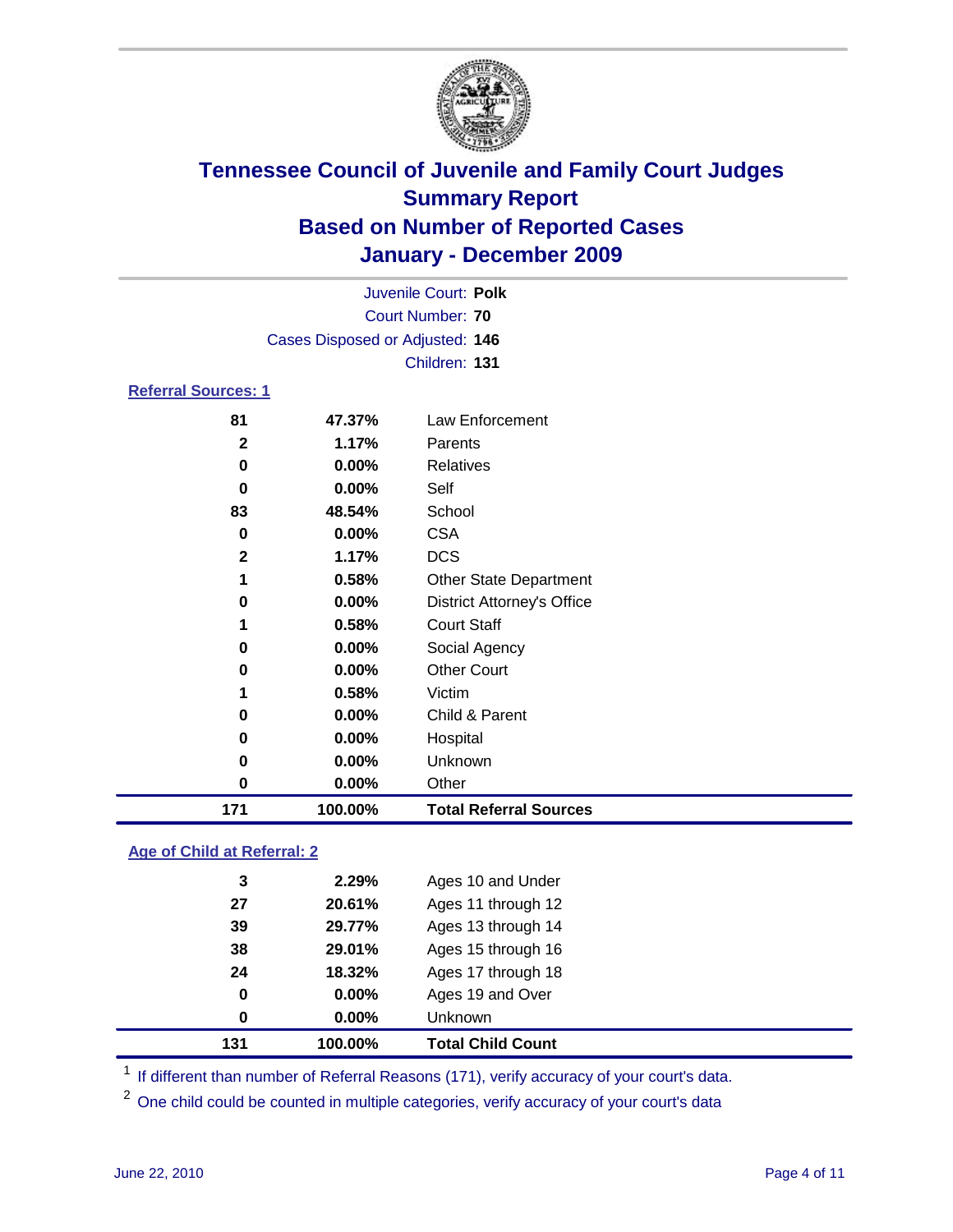

| Juvenile Court: Polk                    |                                 |                          |  |  |
|-----------------------------------------|---------------------------------|--------------------------|--|--|
|                                         | Court Number: 70                |                          |  |  |
|                                         | Cases Disposed or Adjusted: 146 |                          |  |  |
|                                         |                                 | Children: 131            |  |  |
| Sex of Child: 1                         |                                 |                          |  |  |
| 86                                      | 65.65%                          | Male                     |  |  |
| 45                                      | 34.35%                          | Female                   |  |  |
| $\mathbf 0$                             | 0.00%                           | Unknown                  |  |  |
| 131                                     | 100.00%                         | <b>Total Child Count</b> |  |  |
| Race of Child: 1                        |                                 |                          |  |  |
| 129                                     | 98.47%                          | White                    |  |  |
| 1                                       | 0.76%                           | African American         |  |  |
| 0                                       | 0.00%                           | Native American          |  |  |
| 0                                       | 0.00%                           | Asian                    |  |  |
| 1                                       | 0.76%                           | Mixed                    |  |  |
| $\mathbf 0$                             | 0.00%                           | Unknown                  |  |  |
| 131                                     | 100.00%                         | <b>Total Child Count</b> |  |  |
| <b>Hispanic Origin: 1</b>               |                                 |                          |  |  |
| 1                                       | 0.76%                           | Yes                      |  |  |
| 130                                     | 99.24%                          | No                       |  |  |
| $\mathbf 0$                             | 0.00%                           | Unknown                  |  |  |
| 131                                     | 100.00%                         | <b>Total Child Count</b> |  |  |
| <b>School Enrollment of Children: 1</b> |                                 |                          |  |  |
| 130                                     | 99.24%                          | Yes                      |  |  |
| $\mathbf 0$                             | 0.00%                           | <b>No</b>                |  |  |
| 1                                       | 0.76%                           | Unknown                  |  |  |
| 131                                     | 100.00%                         | <b>Total Child Count</b> |  |  |

One child could be counted in multiple categories, verify accuracy of your court's data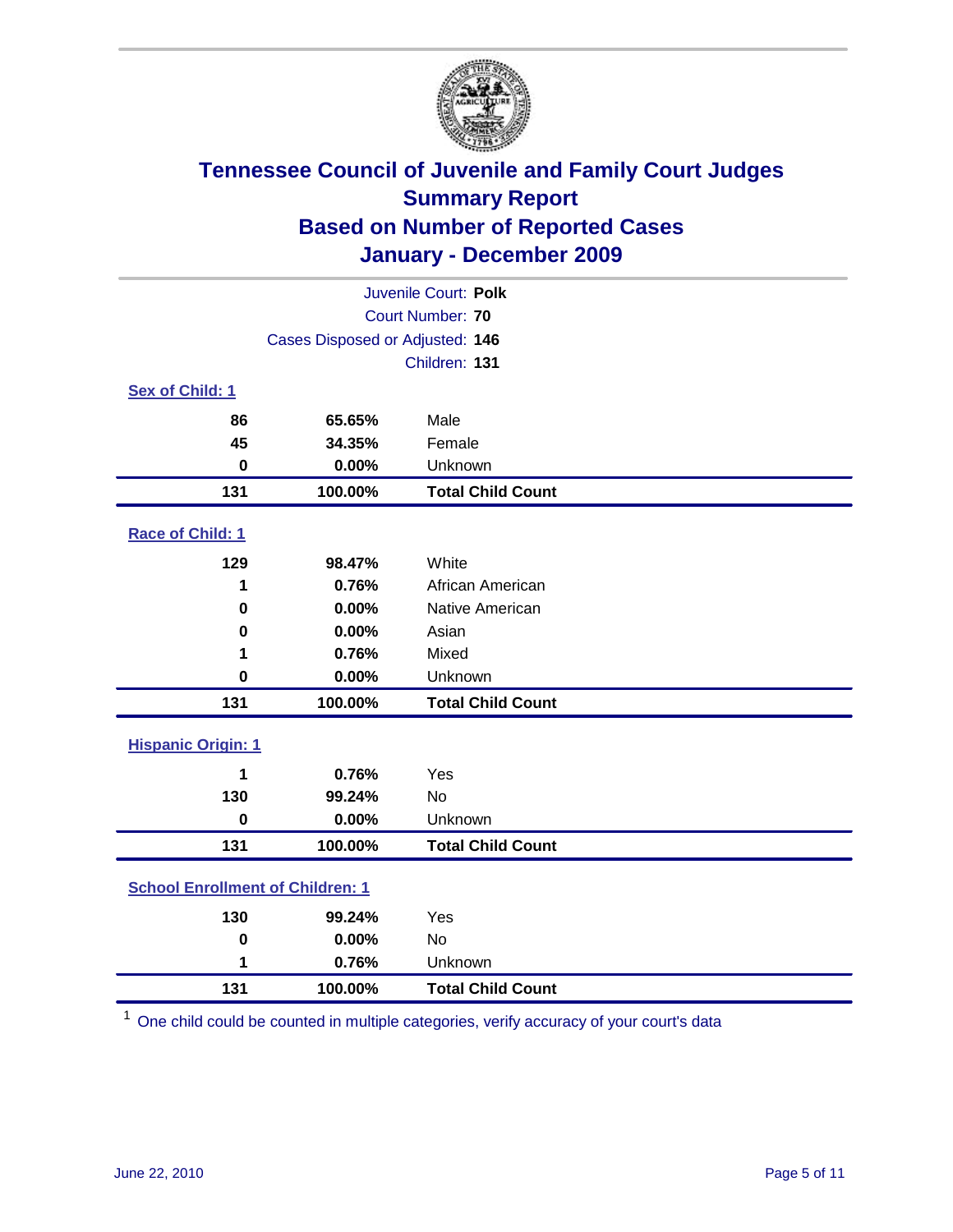

Court Number: **70** Juvenile Court: **Polk** Cases Disposed or Adjusted: **146** Children: **131**

### **Living Arrangement of Child at Time of Referral: 1**

| 131          | 100.00%  | <b>Total Child Count</b>     |
|--------------|----------|------------------------------|
| 1            | 0.76%    | Other                        |
| 0            | $0.00\%$ | Unknown                      |
| 0            | $0.00\%$ | Independent                  |
| 0            | 0.00%    | In an Institution            |
| 0            | $0.00\%$ | In a Residential Center      |
| 0            | $0.00\%$ | In a Group Home              |
| 0            | 0.00%    | With Foster Family           |
| 1            | 0.76%    | With Adoptive Parents        |
| 10           | 7.63%    | <b>With Relatives</b>        |
| 14           | 10.69%   | <b>With Father</b>           |
| 47           | 35.88%   | With Mother                  |
| 22           | 16.79%   | With Mother and Stepfather   |
| $\mathbf{2}$ | 1.53%    | With Father and Stepmother   |
| 34           | 25.95%   | With Both Biological Parents |
|              |          |                              |

### **Type of Detention: 2**

| 146 | 100.00%  | <b>Total Detention Count</b> |  |
|-----|----------|------------------------------|--|
| 0   | $0.00\%$ | Other                        |  |
| 146 | 100.00%  | Does Not Apply               |  |
| 0   | $0.00\%$ | Unknown                      |  |
| 0   | 0.00%    | <b>Psychiatric Hospital</b>  |  |
| 0   | 0.00%    | Jail - No Separation         |  |
| 0   | $0.00\%$ | Jail - Partial Separation    |  |
| 0   | $0.00\%$ | Jail - Complete Separation   |  |
| 0   | 0.00%    | Juvenile Detention Facility  |  |
| 0   | $0.00\%$ | Non-Secure Placement         |  |
|     |          |                              |  |

<sup>1</sup> One child could be counted in multiple categories, verify accuracy of your court's data

<sup>2</sup> If different than number of Cases (146) verify accuracy of your court's data.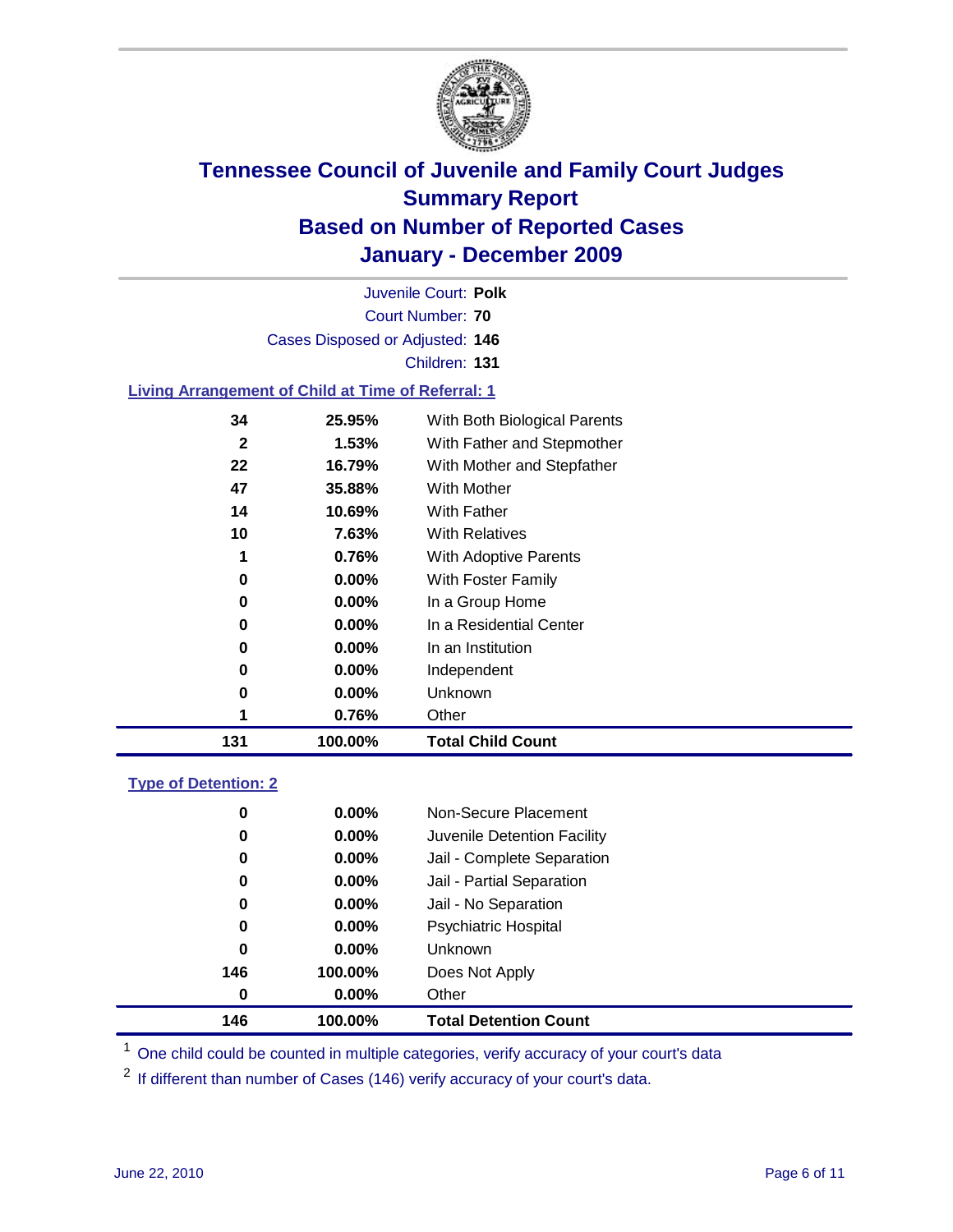

|                          | Juvenile Court: Polk                               |                                      |  |  |  |
|--------------------------|----------------------------------------------------|--------------------------------------|--|--|--|
|                          | <b>Court Number: 70</b>                            |                                      |  |  |  |
|                          | Cases Disposed or Adjusted: 146                    |                                      |  |  |  |
|                          |                                                    | Children: 131                        |  |  |  |
|                          | <b>Placement After Secure Detention Hearing: 1</b> |                                      |  |  |  |
| $\mathbf 0$              | 0.00%                                              | Returned to Prior Living Arrangement |  |  |  |
| $\bf{0}$                 | 0.00%                                              | Juvenile Detention Facility          |  |  |  |
| 0                        | 0.00%                                              | Jail                                 |  |  |  |
| 0                        | 0.00%                                              | Shelter / Group Home                 |  |  |  |
| 0                        | 0.00%                                              | Foster Family Home                   |  |  |  |
| 0                        | 0.00%                                              | Psychiatric Hospital                 |  |  |  |
| 0                        | 0.00%                                              | Unknown                              |  |  |  |
| 146                      | 100.00%                                            | Does Not Apply                       |  |  |  |
| $\bf{0}$                 | 0.00%                                              | Other                                |  |  |  |
| 146                      | 100.00%                                            | <b>Total Placement Count</b>         |  |  |  |
| <b>Intake Actions: 2</b> |                                                    |                                      |  |  |  |
|                          |                                                    |                                      |  |  |  |
| 93                       | 54.39%                                             | <b>Petition Filed</b>                |  |  |  |
| $\bf{0}$                 | 0.00%                                              | <b>Motion Filed</b>                  |  |  |  |
| 78                       | 45.61%                                             | <b>Citation Processed</b>            |  |  |  |
| $\bf{0}$                 | 0.00%                                              | Notification of Paternity Processed  |  |  |  |
| $\mathbf 0$              | 0.00%                                              | Scheduling of Judicial Review        |  |  |  |
| $\bf{0}$                 | 0.00%                                              | Scheduling of Administrative Review  |  |  |  |
| 0                        | 0.00%                                              | Scheduling of Foster Care Review     |  |  |  |
| $\bf{0}$                 | 0.00%                                              | Unknown                              |  |  |  |
| 0                        | 0.00%                                              | Does Not Apply                       |  |  |  |
| $\bf{0}$                 | 0.00%                                              | Other                                |  |  |  |
| 171                      | 100.00%                                            | <b>Total Intake Count</b>            |  |  |  |

<sup>1</sup> If different than number of Cases (146) verify accuracy of your court's data.

<sup>2</sup> If different than number of Referral Reasons (171), verify accuracy of your court's data.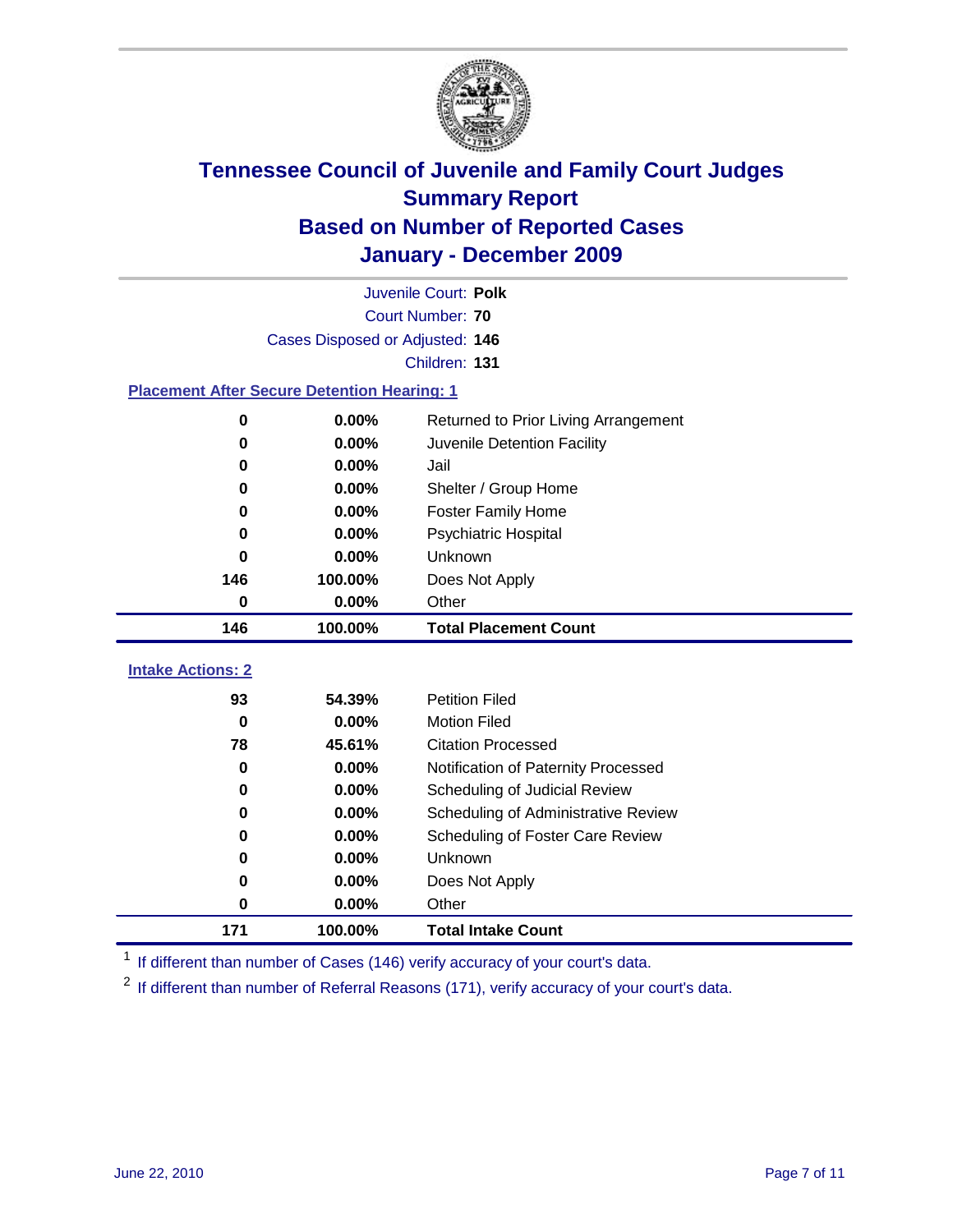

Court Number: **70** Juvenile Court: **Polk** Cases Disposed or Adjusted: **146** Children: **131**

### **Last Grade Completed by Child: 1**

| $\bf{0}$                    | 0.00%    | Too Young for School         |  |
|-----------------------------|----------|------------------------------|--|
| 0                           | 0.00%    | Preschool                    |  |
| $\bf{0}$                    | 0.00%    | Kindergarten                 |  |
| 1                           | 0.76%    | 1st Grade                    |  |
| 0                           | 0.00%    | 2nd Grade                    |  |
| $\bf{0}$                    | 0.00%    | 3rd Grade                    |  |
| $\mathbf{2}$                | 1.53%    | 4th Grade                    |  |
| 18                          | 13.74%   | 5th Grade                    |  |
| 19                          | 14.50%   | 6th Grade                    |  |
| 21                          | 16.03%   | 7th Grade                    |  |
| 19                          | 14.50%   | 8th Grade                    |  |
| 18                          | 13.74%   | 9th Grade                    |  |
| 20                          | 15.27%   | 10th Grade                   |  |
| 12                          | 9.16%    | 11th Grade                   |  |
| $\bf{0}$                    | 0.00%    | 12th Grade                   |  |
| $\bf{0}$                    | 0.00%    | Non-Graded Special Ed        |  |
| 0                           | 0.00%    | <b>GED</b>                   |  |
| $\bf{0}$                    | 0.00%    | Graduated                    |  |
| $\bf{0}$                    | 0.00%    | <b>Never Attended School</b> |  |
| 1                           | 0.76%    | Unknown                      |  |
| $\bf{0}$                    | $0.00\%$ | Other                        |  |
| 131                         | 100.00%  | <b>Total Child Count</b>     |  |
| ふしょうきょ 日本 けいしょうほう<br>$\sim$ |          |                              |  |

### **Enrolled in Special Education: 1**

| 131 | 100.00% | <b>Total Child Count</b> |  |
|-----|---------|--------------------------|--|
|     | 0.76%   | <b>Unknown</b>           |  |
| 129 | 98.47%  | No.                      |  |
|     | 0.76%   | Yes                      |  |
|     |         |                          |  |

One child could be counted in multiple categories, verify accuracy of your court's data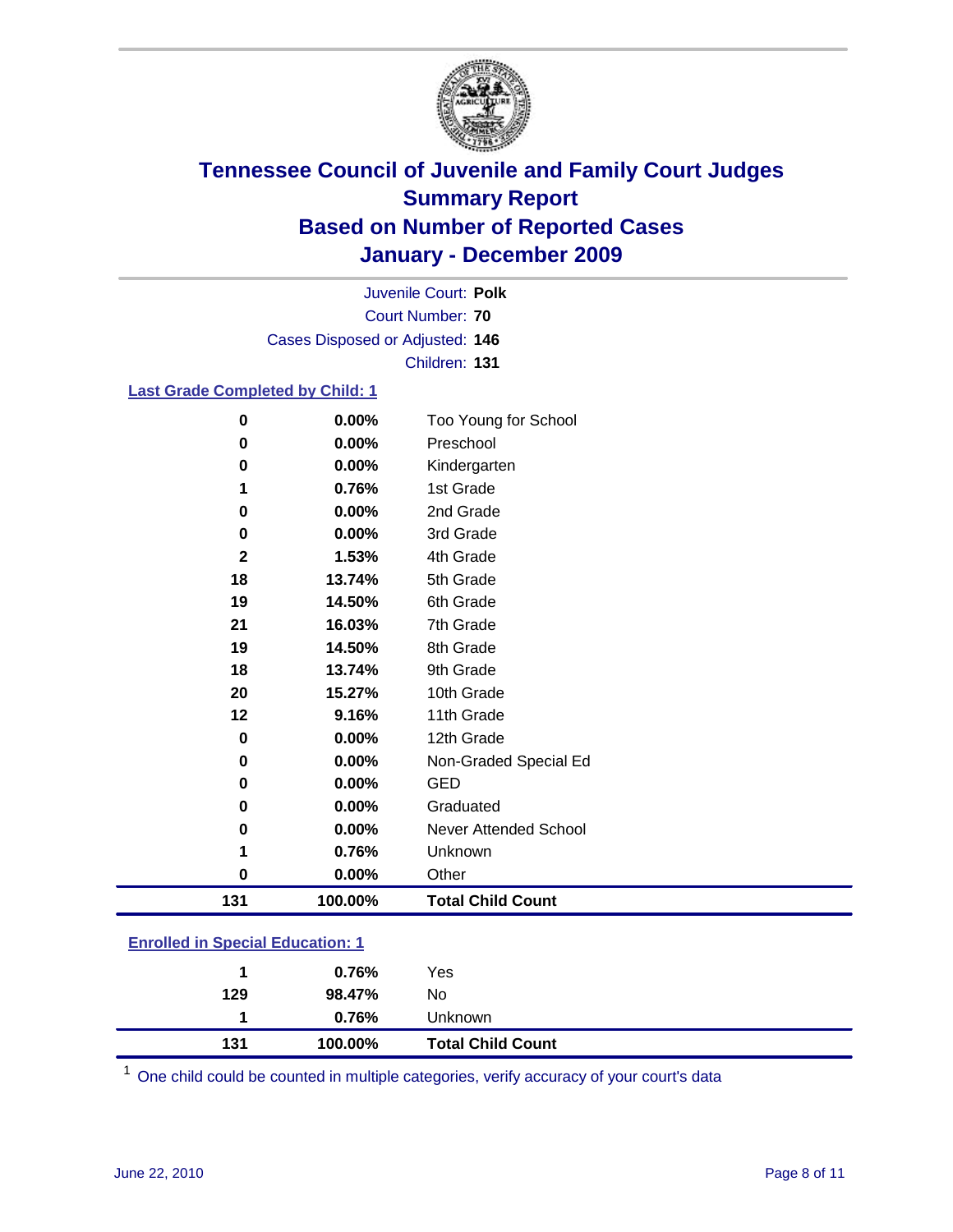

|                              | Juvenile Court: Polk            |                           |  |  |
|------------------------------|---------------------------------|---------------------------|--|--|
|                              | Court Number: 70                |                           |  |  |
|                              | Cases Disposed or Adjusted: 146 |                           |  |  |
|                              | Children: 131                   |                           |  |  |
| <b>Action Executed By: 1</b> |                                 |                           |  |  |
| 119                          | 69.59%                          | Judge                     |  |  |
| 52                           | 30.41%                          | Referee                   |  |  |
| 0                            | 0.00%                           | <b>YSO</b>                |  |  |
| 0                            | 0.00%                           | Other                     |  |  |
| 0                            | 0.00%                           | Unknown                   |  |  |
| 171                          | 100.00%                         | <b>Total Action Count</b> |  |  |

### **Formal / Informal Actions: 1**

| 21           | 12.28%   | Dismissed                                        |
|--------------|----------|--------------------------------------------------|
| $\mathbf{2}$ | 1.17%    | Retired / Nolle Prosequi                         |
| 85           | 49.71%   | <b>Complaint Substantiated Delinquent</b>        |
| 63           | 36.84%   | <b>Complaint Substantiated Status Offender</b>   |
| 0            | $0.00\%$ | <b>Complaint Substantiated Dependent/Neglect</b> |
| 0            | $0.00\%$ | <b>Complaint Substantiated Abused</b>            |
| 0            | $0.00\%$ | <b>Complaint Substantiated Mentally III</b>      |
| 0            | $0.00\%$ | Informal Adjustment                              |
| 0            | $0.00\%$ | <b>Pretrial Diversion</b>                        |
| 0            | $0.00\%$ | <b>Transfer to Adult Court Hearing</b>           |
| 0            | $0.00\%$ | Charges Cleared by Transfer to Adult Court       |
| 0            | $0.00\%$ | Special Proceeding                               |
| 0            | $0.00\%$ | <b>Review Concluded</b>                          |
| 0            | $0.00\%$ | Case Held Open                                   |
| 0            | $0.00\%$ | Other                                            |
| 0            | $0.00\%$ | Unknown                                          |
| 171          | 100.00%  | <b>Total Action Count</b>                        |

<sup>1</sup> If different than number of Referral Reasons (171), verify accuracy of your court's data.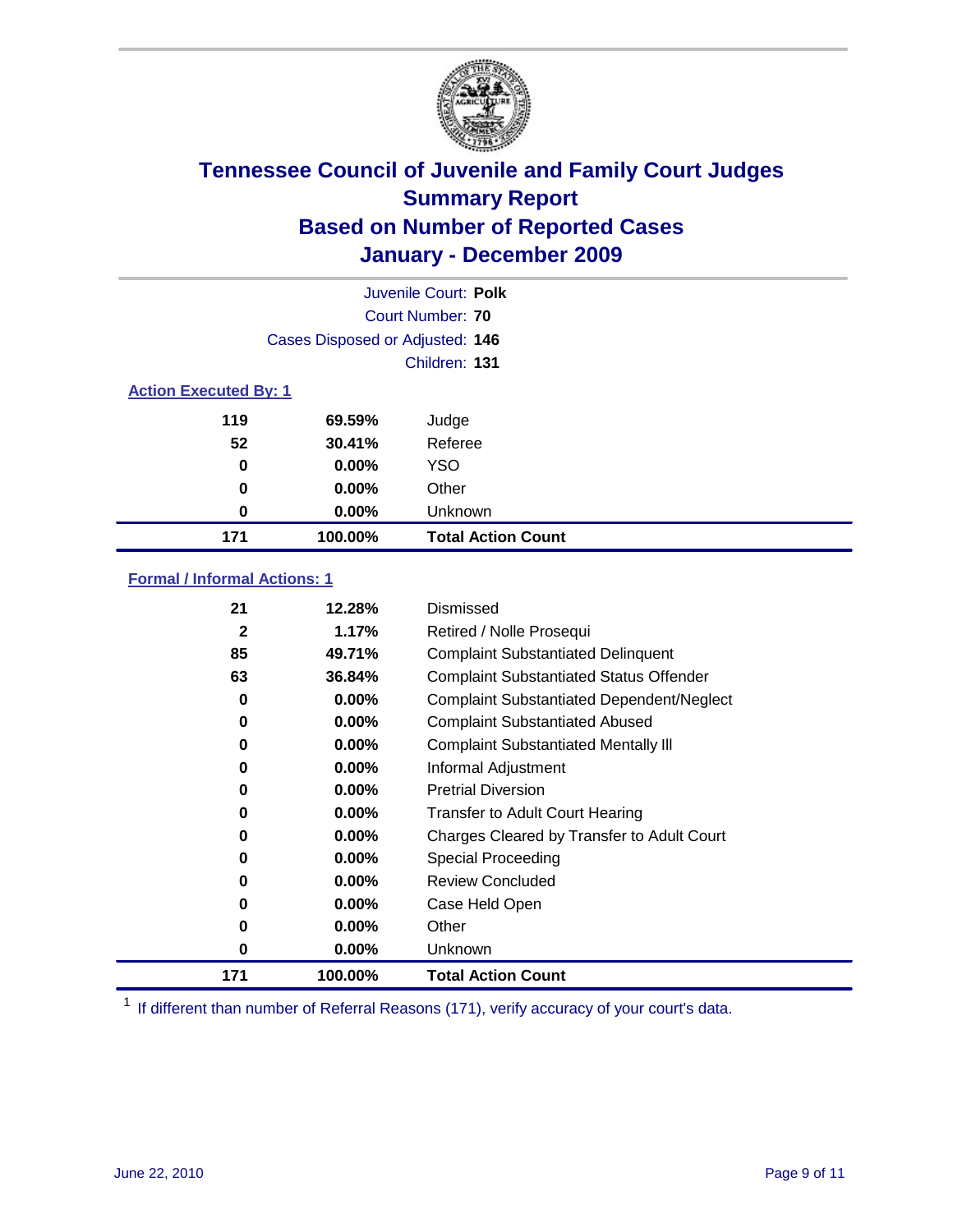

|                       |                                 | Juvenile Court: Polk                                  |
|-----------------------|---------------------------------|-------------------------------------------------------|
|                       |                                 | <b>Court Number: 70</b>                               |
|                       | Cases Disposed or Adjusted: 146 |                                                       |
|                       |                                 | Children: 131                                         |
| <b>Case Outcomes:</b> |                                 | There can be multiple outcomes for one child or case. |
| 5                     | 0.73%                           | <b>Case Dismissed</b>                                 |
| 0                     | $0.00\%$                        | Case Retired or Nolle Prosequi                        |
| 0                     | 0.00%                           | Warned / Counseled                                    |
| 68                    | 9.99%                           | Held Open For Review                                  |
| 114                   | 16.74%                          | Supervision / Probation to Juvenile Court             |
| 0                     | 0.00%                           | <b>Probation to Parents</b>                           |
| 1                     | 0.15%                           | Referral to Another Entity for Supervision / Service  |
| 10                    | 1.47%                           | Referred for Mental Health Counseling                 |
| 5                     | 0.73%                           | Referred for Alcohol and Drug Counseling              |
| 1                     | 0.15%                           | <b>Referred to Alternative School</b>                 |
| 0                     | 0.00%                           | Referred to Private Child Agency                      |
| 0                     | $0.00\%$                        | Referred to Defensive Driving School                  |
| 0                     | 0.00%                           | Referred to Alcohol Safety School                     |
| 113                   | 16.59%                          | Referred to Juvenile Court Education-Based Program    |
| 7                     | 1.03%                           | Driver's License Held Informally                      |
| 0                     | 0.00%                           | <b>Voluntary Placement with DMHMR</b>                 |
| 0                     | 0.00%                           | <b>Private Mental Health Placement</b>                |
| 0                     | 0.00%                           | <b>Private MR Placement</b>                           |
| 0                     | 0.00%                           | Placement with City/County Agency/Facility            |
| 1                     | 0.15%                           | Placement with Relative / Other Individual            |
| 89                    | 13.07%                          | Fine                                                  |
| 10                    | 1.47%                           | <b>Public Service</b>                                 |
| 5                     | 0.73%                           | Restitution                                           |
| 1                     | 0.15%                           | <b>Runaway Returned</b>                               |
| 19                    | 2.79%                           | No Contact Order                                      |
| U                     | 0.00%                           | Injunction Other than No Contact Order                |
| 1                     | 0.15%                           | <b>House Arrest</b>                                   |
| 6                     | 0.88%                           | <b>Court Defined Curfew</b>                           |
| 0                     | 0.00%                           | Dismissed from Informal Adjustment                    |
| 0                     | 0.00%                           | <b>Dismissed from Pretrial Diversion</b>              |
| 0                     | 0.00%                           | Released from Probation                               |
| 0                     | 0.00%                           | <b>Transferred to Adult Court</b>                     |
| 0                     | $0.00\%$                        | <b>DMHMR Involuntary Commitment</b>                   |